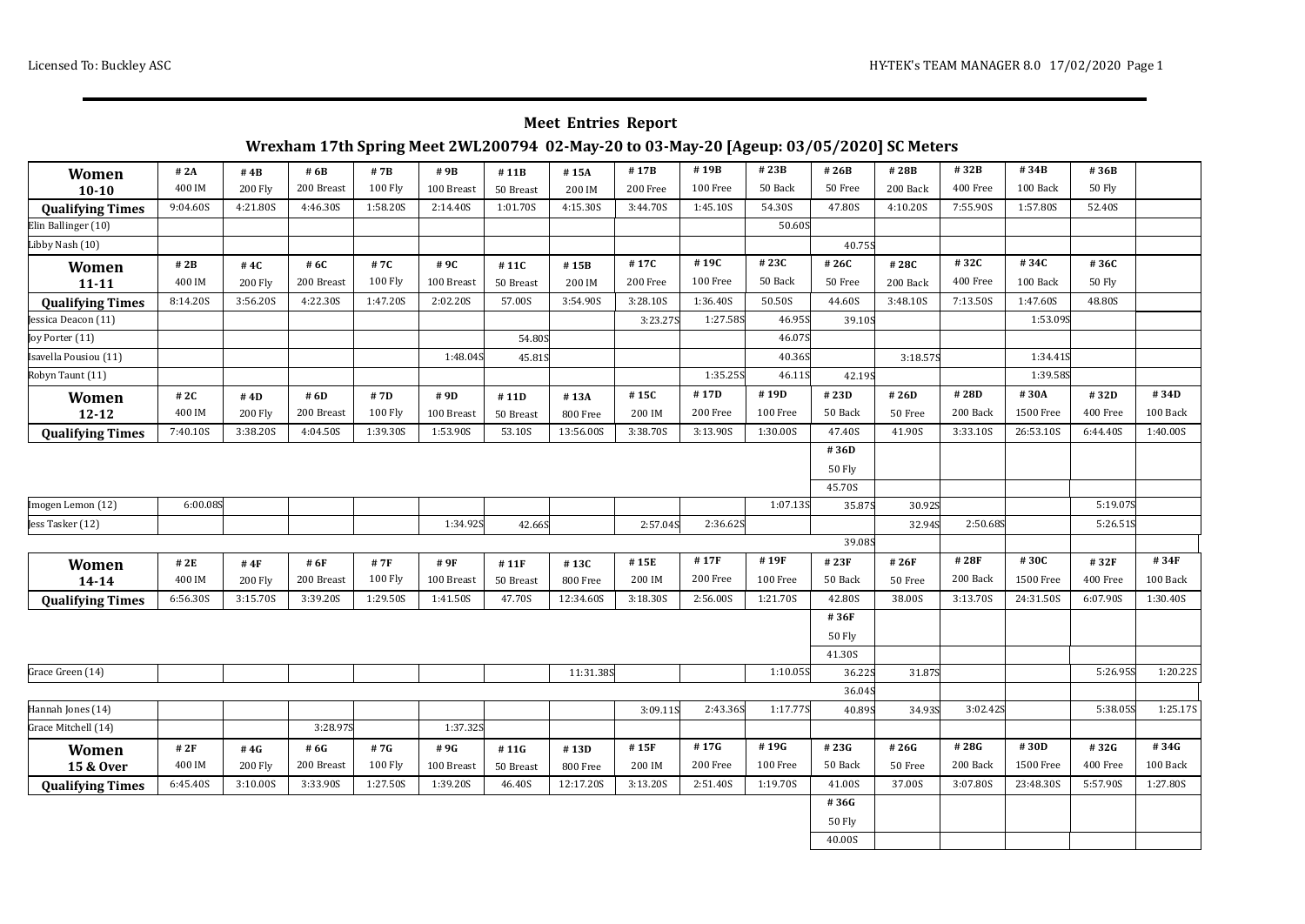## **Meet Entries Report**

# **Wrexham 17th Spring Meet 2WL200794 02-May-20 to 03-May-20 [Ageup: 03/05/2020] SC Meters**

| Women                   | # 2F     | #4 $G$         | # 6G       | #7G      | #9G        | #11G      | #13D      | #15F     | #17G     | #19G     | #23G    | #26G    | #28G     | #30D      | #32G     | #34G     |
|-------------------------|----------|----------------|------------|----------|------------|-----------|-----------|----------|----------|----------|---------|---------|----------|-----------|----------|----------|
| 15 & Over               | 400 IM   | <b>200 Fly</b> | 200 Breast | 100 Fly  | 100 Breast | 50 Breast | 800 Free  | 200 IM   | 200 Free | 100 Free | 50 Back | 50 Free | 200 Back | 1500 Free | 400 Free | 100 Back |
| <b>Qualifying Times</b> | 6:45.40S | 3:10.00S       | 3:33.90S   | 1:27.50S | 1:39.20S   | 46.40S    | 12:17.20S | 3:13.20S | 2:51.40S | 1:19.70S | 41.00S  | 37.00S  | 3:07.80S | 23:48.30S | 5:57.90S | 1:27.80S |
|                         |          |                |            |          |            |           |           |          |          |          | #36G    |         |          |           |          |          |
|                         |          |                |            |          |            |           |           |          |          |          | 50 Fly  |         |          |           |          |          |
|                         |          |                |            |          |            |           |           |          |          |          | 40.00S  |         |          |           |          |          |
| Natasha Davidson (16)   |          |                |            |          |            |           |           |          |          | 1:13.235 | 39.33S  | 33.42S  |          |           |          |          |